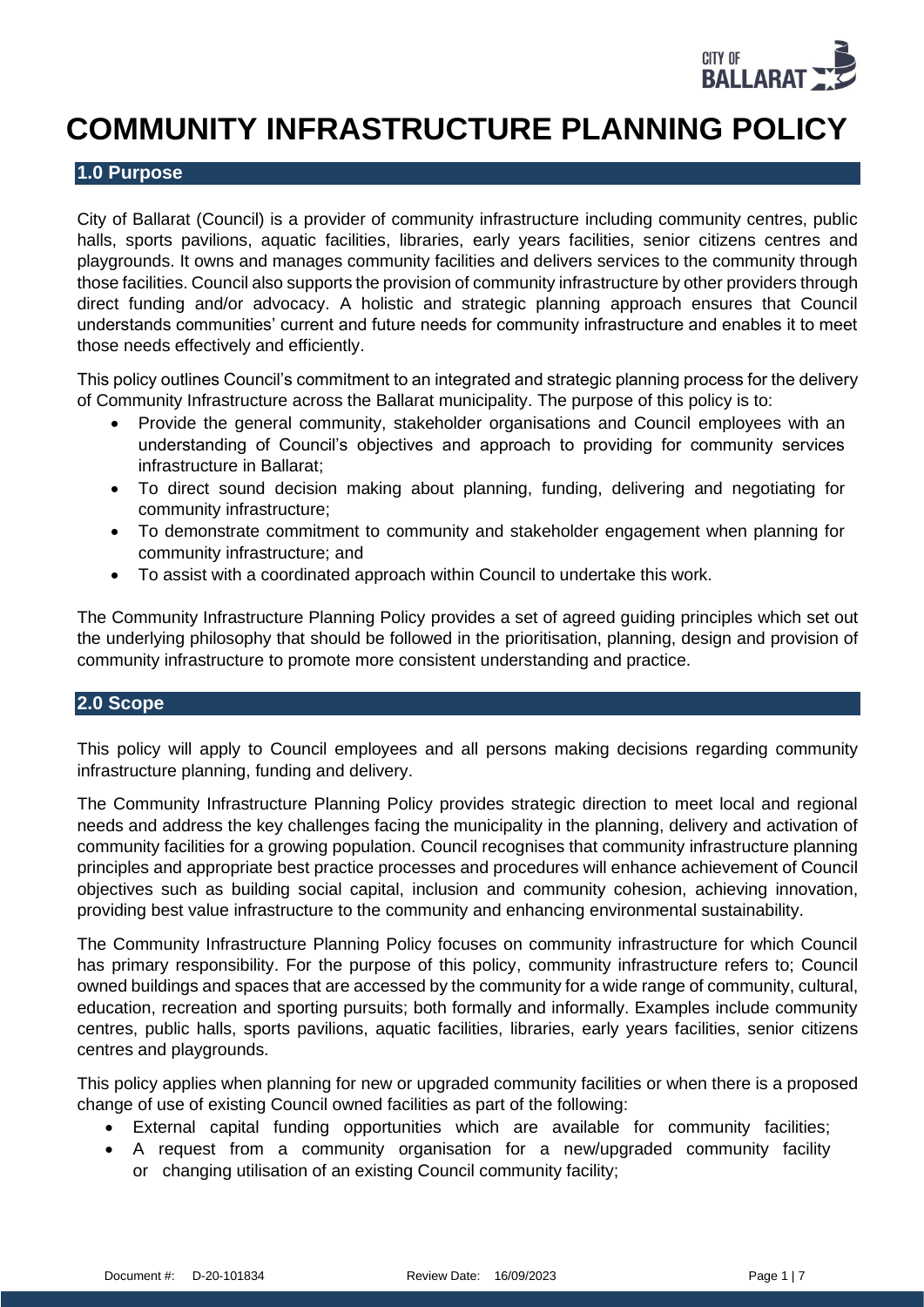

- The outcomes of a Service Plan, strategic review, issues based or area-based review proposing change or development of Council community facilities;
- To inform the development of internal business cases for renewal and upgrades; and/or
- Process for the allocation, and/or use of Council community facilities.

# **3.0 Policy Statement**

## **3.1 Statement**

The objective of the Community Infrastructure Planning Policy is to optimise community infrastructure for maximum community benefit through the application of consistent and transparent guiding principles, ensuring that community infrastructure is equitable, efficient, sustainable and meets community needs in the context of population growth and change.

# **3.2 City of Ballarat Community Infrastructure Guiding Principles**

The City of Ballarat Community Infrastructure Guiding Principles provide the overall direction to decisionmaking for community infrastructure planning.

| <b>Principle</b>                               | <b>Key Considerations</b>                                                                                                                                                                                                                                                                                                                                                                                                                                                                                                                                                                                                                                                                                                                                                                                                                                                                                                                                                                                                                                                                                                                                                                                                            |
|------------------------------------------------|--------------------------------------------------------------------------------------------------------------------------------------------------------------------------------------------------------------------------------------------------------------------------------------------------------------------------------------------------------------------------------------------------------------------------------------------------------------------------------------------------------------------------------------------------------------------------------------------------------------------------------------------------------------------------------------------------------------------------------------------------------------------------------------------------------------------------------------------------------------------------------------------------------------------------------------------------------------------------------------------------------------------------------------------------------------------------------------------------------------------------------------------------------------------------------------------------------------------------------------|
| <b>Strategic and</b><br>integrated<br>planning | A collaborative and whole of organisation approach is taken to the<br>$\bullet$<br>planning and delivery of community infrastructure and meets the<br>requirements of the Local Government Act 2020.<br>Decision making is consistent, transparent and evidence based<br>$\bullet$<br>(considering community needs and priorities, usage, fitness for purpose,<br>demographics etc.), directing the City's resources where the benefit is<br>greatest to community health and wellbeing.<br>Planning considers adequate supply of suitable land in order to preserve<br>$\bullet$<br>opportunities for future generations.<br>A pipeline of community infrastructure projects should be planned and<br>costed to ensure funding submissions are strategic and based on<br>identified needs. Funding is to be made available for this to occur.<br>Planning and project establishment is to be in accordance with<br>established Council frameworks.<br>Established hierarchy and provision standards (see 4.3 for definition)<br>$\bullet$<br>guides community infrastructure planning and delivery.                                                                                                                                 |
| <b>People first</b><br>approach                | Projects focus on connecting people to services, facilities and<br>$\bullet$<br>experiences to enhance their overall health and wellbeing.<br>There is commitment to stakeholder and community engagement at all<br>$\bullet$<br>stages throughout the planning process which considers the directives of<br>other Council plans, strategies and priorities.<br>Establishing the purpose and function of a facility is based on the<br>$\bullet$<br>demographic profile, needs and priorities for the facility's catchment area.<br>Community infrastructure responds to and is integrated with the<br>$\bullet$<br>surrounding area, encouraging social connection, building a sense of<br>place and contributing to developing social capital and capacity building.<br>Community hubs which encourage social interaction, creativity and<br>$\bullet$<br>economic and environmental vitality are fostered, creating a strong sense<br>of community and local identity.<br>Implementation of the City of Ballarat Community Engagement Principles<br>$\bullet$<br>(see 4.3 for link, will ensure that community input is valued and<br>respected, with clear information provided about how the contributions<br>will be utilised. |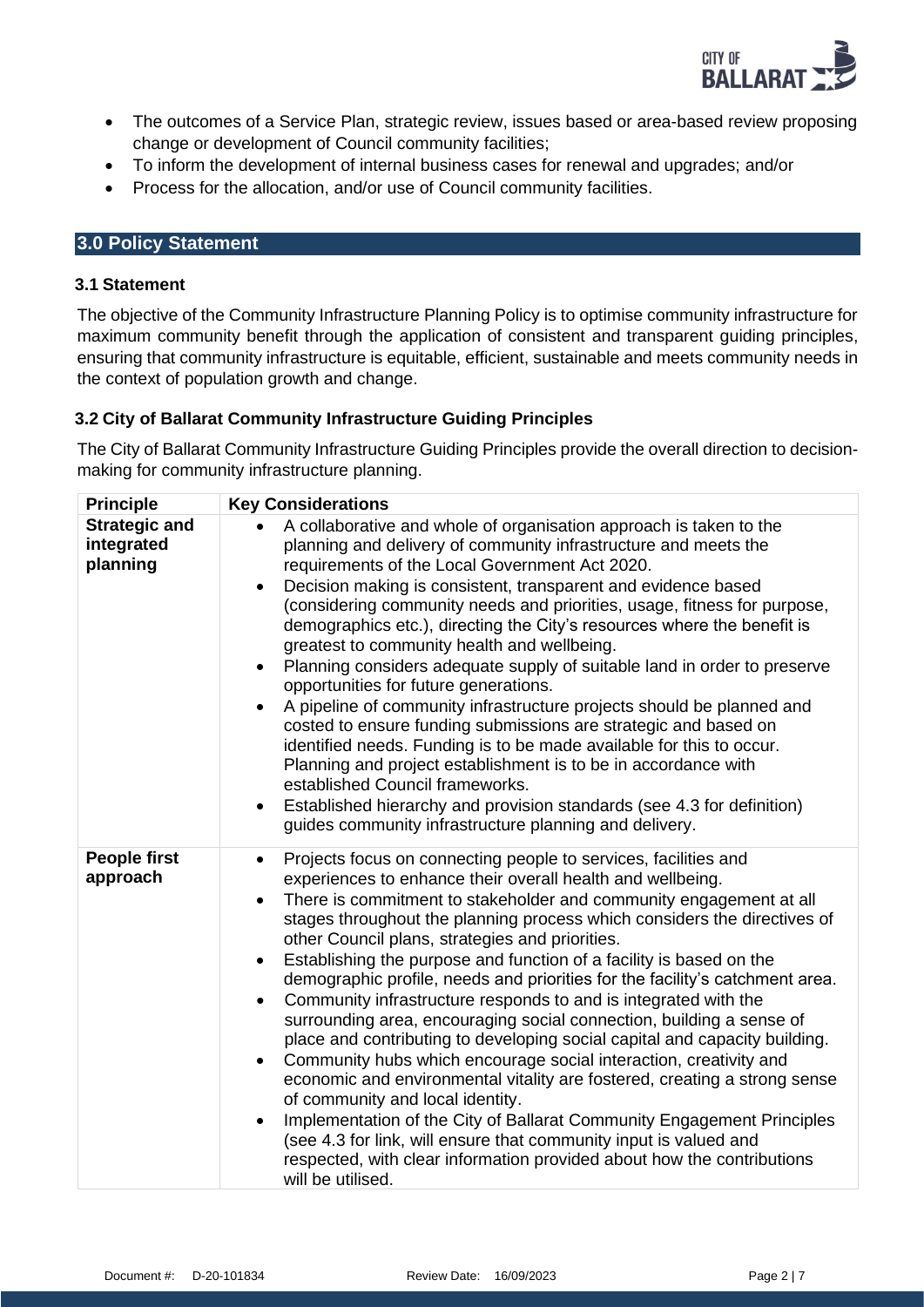

| Access,<br>inclusion and<br>equity    | Projects will be universally accessible, and aim to be equitable,<br>$\bullet$<br>welcoming, socially inclusive and encouraging of active lifestyles, taking<br>into account the diverse needs of our community (including but not limited<br>to Aboriginal and Torres Strait Islander, multicultural, all abilities, child<br>and age friendly, female and gender diverse).<br>Equitable (see 4.3 for definition) provision and standard of facilities within<br>$\bullet$<br>the municipality and across population catchments will be promoted using<br>established hierarchy and provision standards.<br>Preferred sites for new community infrastructure will consider liveability<br>$\bullet$<br>and accessibility including 10 Minute City principles (see 4.3 for<br>definition) and be:<br>$\circ$ In a location which is central to the community it serves;<br>Co-located or adjacent to other services and facilities;<br>$\circ$<br>Accessible by public transport, pedestrian and cycle path<br>$\circ$<br>networks;<br>In a highly visible civic space, adjacent to public open space; and<br>$\circ$<br>Have adequate car and bicycle parking onsite or in close<br>$\circ$<br>proximity.<br>Community infrastructure will recognise the traditional owners of the land<br>$\bullet$<br>through signage or in other culturally appropriate ways. |
|---------------------------------------|-------------------------------------------------------------------------------------------------------------------------------------------------------------------------------------------------------------------------------------------------------------------------------------------------------------------------------------------------------------------------------------------------------------------------------------------------------------------------------------------------------------------------------------------------------------------------------------------------------------------------------------------------------------------------------------------------------------------------------------------------------------------------------------------------------------------------------------------------------------------------------------------------------------------------------------------------------------------------------------------------------------------------------------------------------------------------------------------------------------------------------------------------------------------------------------------------------------------------------------------------------------------------------------------------------------------------------------------------------------------|
| <b>Sustainability</b>                 | Sustainability of community facilities is achieved by providing a standard<br>$\bullet$<br>of infrastructure, management and service delivery that focuses on<br>environmental and social outcomes, and balances economic and heritage<br>considerations.<br>Community infrastructure is designed and constructed/upgraded to<br>$\bullet$<br>comply with ecologically sustainable design principles in support of<br>achieving carbon neutrality within the City of Ballarat whenever possible.<br>The long-term costs of maintaining and managing infrastructure is taken<br>$\bullet$<br>into account in decision making processes.<br>Existing community facilities are monitored to improve resource planning<br>$\bullet$<br>and to determine potential useful lifespans.<br>Community services and facilities are designed and governed using self-<br>$\bullet$<br>sufficient and site-specific management and governance models to meet<br>their full capacity, making best use of existing community facilities where<br>appropriate.<br>Community facilities not owned by Council, but which are available for<br>$\bullet$<br>community use, are also considered when analysing community needs.<br>Users of community infrastructure are encouraged to contribute to<br>$\bullet$<br>environmentally friendly energy use and practices.              |
| <b>Innovation and</b><br>adaptability | Design processes aim to achieve innovative and adaptable facilities that<br>$\bullet$<br>can take advantage of new technologies, are ecologically sustainable and<br>respond to changing community priorities in the future.<br>Council displays leadership in developing and supporting new concepts,<br>$\bullet$<br>innovative practices and successful models of delivery where possible,<br>with robust and ethical governance structures adhered to for project<br>delivery.<br>Innovative ways to maintain equitable service delivery to settlements that<br>$\bullet$<br>have limited or no capacity for further growth, or that experience<br>population decline will be supported.<br>Local expertise, creativity and innovation is valued and prioritised through<br>$\bullet$<br>planning and procurement systems.                                                                                                                                                                                                                                                                                                                                                                                                                                                                                                                                    |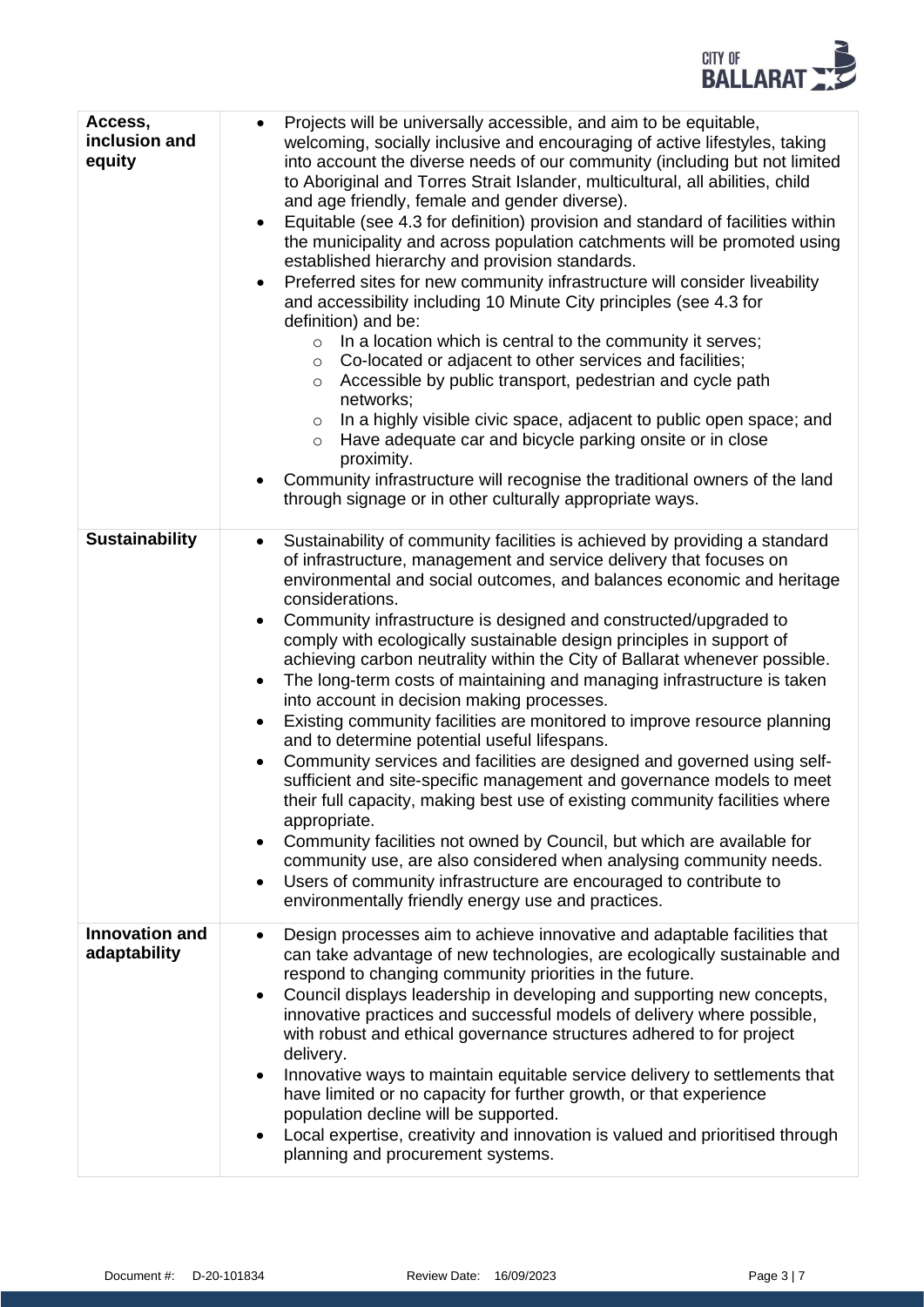

| Multi-purpose,<br>flexible and<br>safe | • Community facilities are planned and designed for the broadest possible<br>use by a range of groups, services and activities, and are multi-purpose<br>in nature.                                                                                                                                              |
|----------------------------------------|------------------------------------------------------------------------------------------------------------------------------------------------------------------------------------------------------------------------------------------------------------------------------------------------------------------|
|                                        | • Where possible community facilities are fit for purpose and delivered<br>according to appropriate infrastructure standards and best practice, with<br>internal layouts that can respond to changing community priorities, the<br>accommodation of special interest groups, and opportunities for<br>expansion. |
|                                        | • Assets which are no longer able to meet community needs and cannot<br>feasibly be modified to do so should be rationalised to facilitate<br>reinvestment in more appropriate infrastructure.<br>• Buildings enhance public streets, spaces and views and include best                                          |
|                                        | practice principles in crime prevention through environmental design<br>including appropriate lighting, visual prominence and location.<br>Design led spaces promote health and wellbeing of residents.<br>$\bullet$                                                                                             |

# **3.3 Application of Community Infrastructure Planning Principles**

Integrated and effective planning should occur for the development of all community infrastructure projects and attempts must be made to comply with the principles set out in this policy wherever possible. This policy should be applied whenever planning for new or upgraded community facilities or for proposed changes of use of existing Council facilities.

This policy will inform the process of community infrastructure development and an integrated approach to the overall planning, delivery and management of community services, activities and facilities across Council. The policy aligns with sector-wide best practice approaches to community facility planning and ensures that there is consideration of:

- Community demand for services;
- Council's role;
- Models for delivery of services; and,
- Population forecasting;

It also sets a framework for:

- Requests from community organisations for a new community facility or changing utilisation of an existing Council community facility;
- Advocacy to state and federal government for grants and other funding to ensure that adequate community infrastructure is delivered to respond to population growth;
- Forming and strengthening partnerships with community organisations, schools, state government and other local governments to assist in the delivery of shared community infrastructure; and
- Negotiating the best outcomes for the community from developer contributions.

To complement this policy, Council is developing a community infrastructure planning process that is informed by the Community Infrastructure Planning Principles. The planning process will:

- Identify and prioritise infrastructure projects that are justified by evidence and prioritised according to community need.
- Inform business cases for community infrastructure projects.
- Inform service plans and reviews, planning studies, masterplans and other Council business.
- Provide the evidence base for Infrastructure Contributions Plan / Development Contributions Plans, applications for grant funding, and advocacy to external service providers.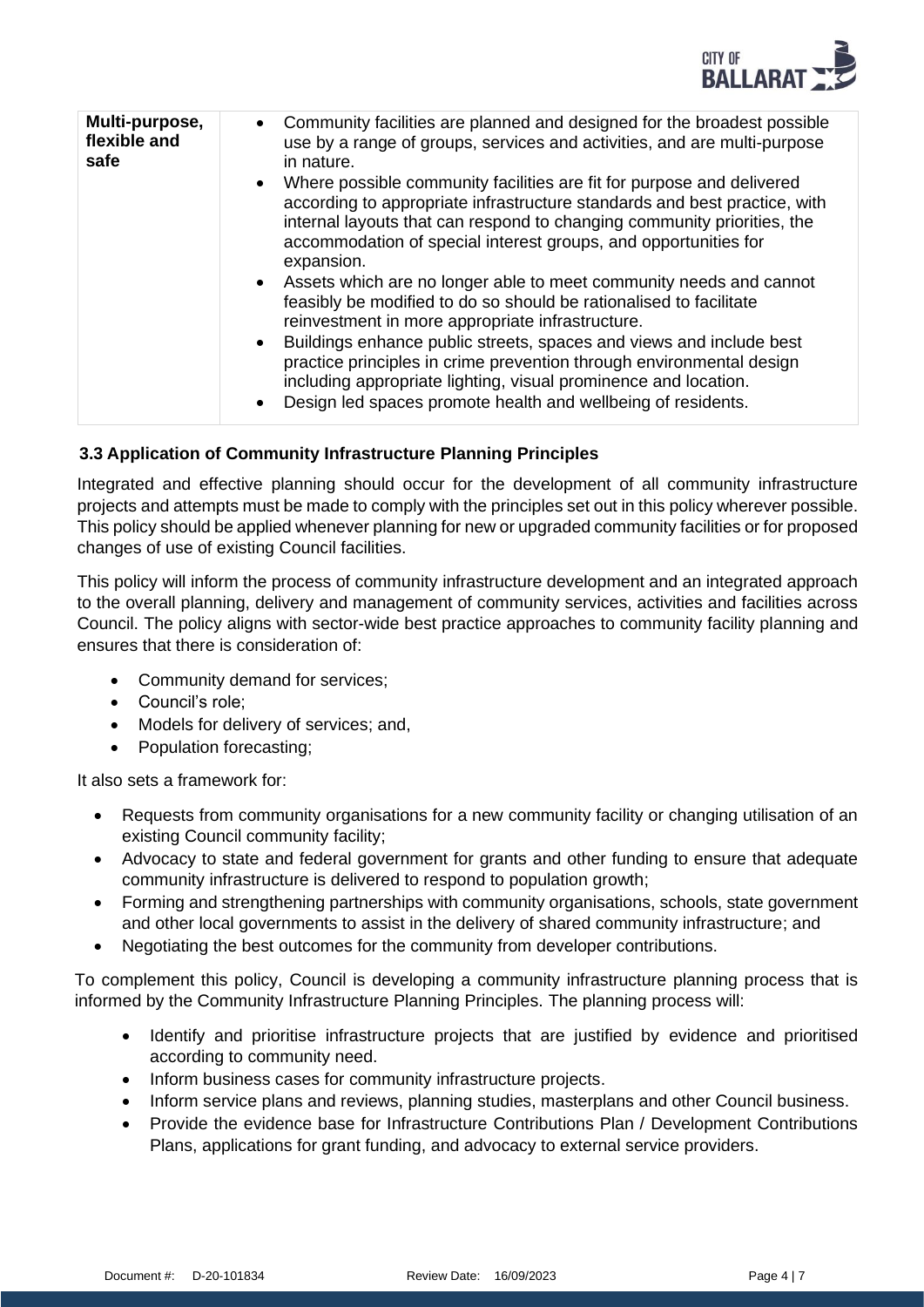

# **3.4 Role of City of Ballarat in Community Infrastructure Development**

## **Planning**

- Undertakes policy development, needs analysis and strategic planning for the current and future provision of community infrastructure; and
- Seeks financial and/or in-kind contributions from other levels of government, non-government organisations and the private sector towards community infrastructure provision.

## **As an owner of community infrastructure, Council:**

- Funds, constructs, operates and maintains some community facilities (Council assets); and
- Makes some Council assets available for use by other service providers and the community.

## **As a provider of community services, Council:**

- Delivers community services through its assets:
- Provides funding and/or in-kind support to assist others to deliver community services;
- Partners with and advocates to other levels of government and community service providers to ensure adequate services are available to meet community needs; and
- Considers where, when and how community facilities should be provided to meet current and future needs.

## **3.5 Continuous improvement**

Council will continue to enhance its community infrastructure planning and development knowledge, skills and operational practices with a commitment to a continuous improvement approach. Improved knowledge about the future direction of Council and non-Council services, and an understanding of sector-wide best practice and population forecasting will drive integrated community infrastructure planning and the provision of community facilities.

#### **3.6 Risk Management**

The policy supports:

- Prioritisation of programs, projects and investment in public resources which are identified as addressing the greatest need.
- Investment in sustainable community infrastructure development and models.
- Strong links between service planning, evidenced based community needs and investment decisions.
- Transparent and accountable allocation of resources.
- Compliance with relevant legislation including public safety standards.

#### **4.0 Supporting documents and references**

#### **4.1 Legislation**

• *Local Government Act 2020*

#### **4.2 Associated Documents**

- *Active Women's and Girls Strategy 2018*
- *Asset Management Policy 2015*
- *Carbon Neutrality and 100% Renewables Action Plan 2019 – 2025*
- *Charter of Human Rights and Responsibilities Act 2006*
- *City of Ballarat Council Plan 2017-2021*
- *Community Engagement Framework*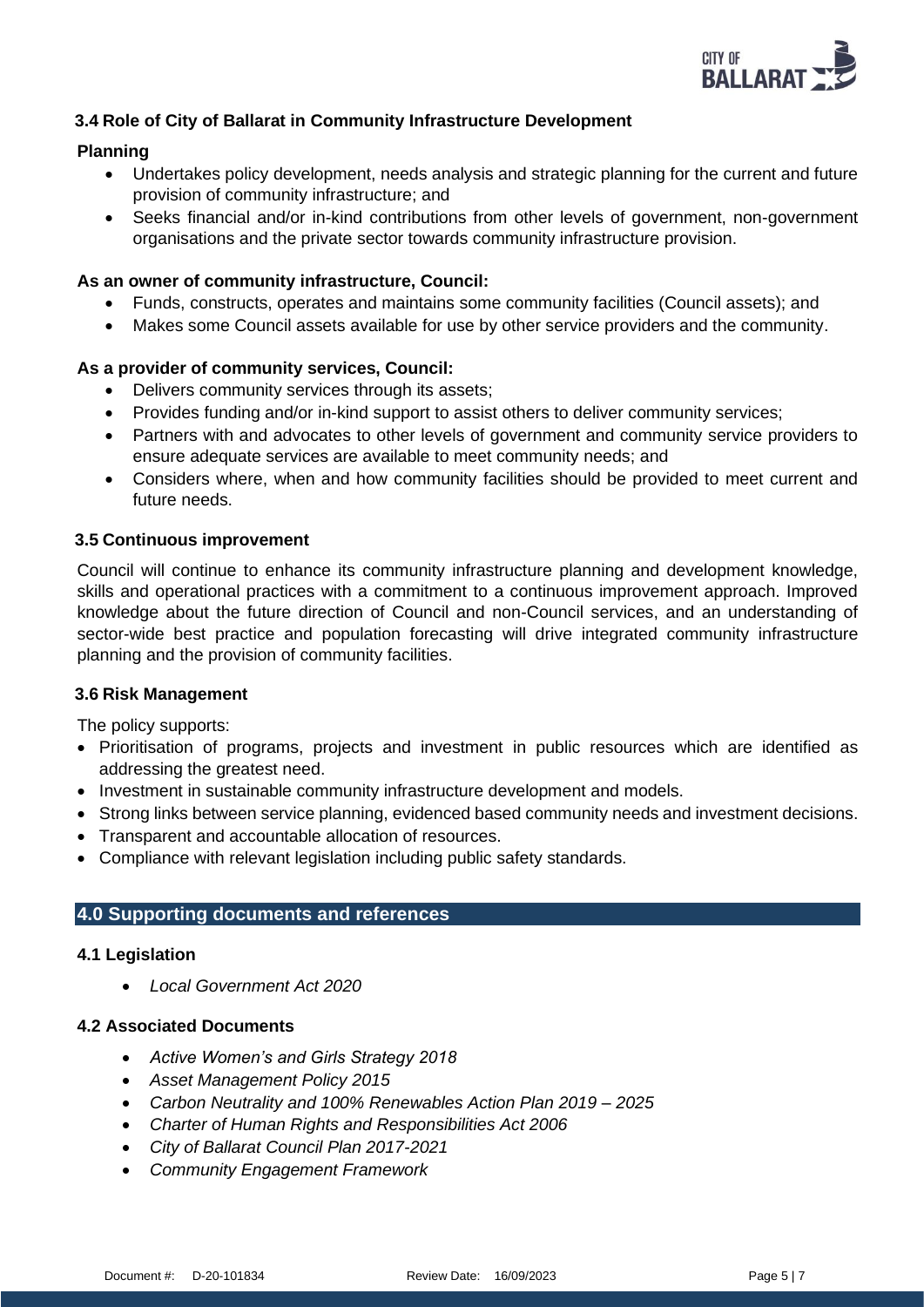

- *Community Engagement Principles*
- *Disability Access and Inclusion Plan 2019-2022*
- *Municipal Public Health and Wellbeing Plan 2017-2021*
- *Master Plans and recreation strategies*
- *Social Policy Framework*
- *Ballarat Prosperity Framework*

#### **4.3 Definitions**

**Community Infrastructure** Assets (which may or may not include a building), that accommodate community services, including health, individual, family and community support, education, arts and culture, information, community development, employment and training, open space and active and passive recreation opportunities **Equitable** Equitable refers to the character of fairness or equity, or of being reasonable, or just and right. **Equity A** concept based on the human-rights principles of social justice and fairness. It is an approach that addresses the unfair and avoidable differences among social groups with an aim of achieving more equal outcomes This means we try to reduce unfair differences. Equity is needed to ensure everyone has the same chance of equality. **Planning Principles** General statement of intention, which may be applied to particular cases to promote consistency. **City of Ballarat Community Engagement Principles** Are a guiding element of the Community Engagement Framework. [Ca](https://www.ballarat.vic.gov.au/sites/default/files/2019-11/Community%20Engagement%20Framework%20March%202019.pdf)n be found on page 5 of the Framework and accessed at: [https://www.ballarat.vic.gov.au/sites/default/files/2019-](https://www.ballarat.vic.gov.au/sites/default/files/2019-11/Community%20Engagement%20Framework%20March%202019.pdf) [11/Community%20Engagement%20Framework%20March%202019.pdf](https://www.ballarat.vic.gov.au/sites/default/files/2019-11/Community%20Engagement%20Framework%20March%202019.pdf) **Hierarchy A** hierarchy of provision provides guidance regarding appropriate open space and buildings for distinct catchments, with larger infrastructure serving a larger population and smaller catering for local needs. Ratios are used to evaluate the number or size of buildings and open spaces required across different locations. Benchmarks can either be on a population or distance catchment basis. **Provision standards** Quantity - A strategic assessment to determine if the quantity of provision meets the needs of City of Ballarat residents. Quality (suitability, universal access) - A facility assessment to determine if facilities are suitable for their intended purpose and if not, what improvements are required to make them more suitable for use. Catchment (travel accessibility) - A strategic assessment to determine the maximum reasonable distance that residents should expect to have to undertake to access facilities. Utilisation - A facility specific assessment that measures current use of facilities and determines whether facilities have adequate future capacity to meet community demand.